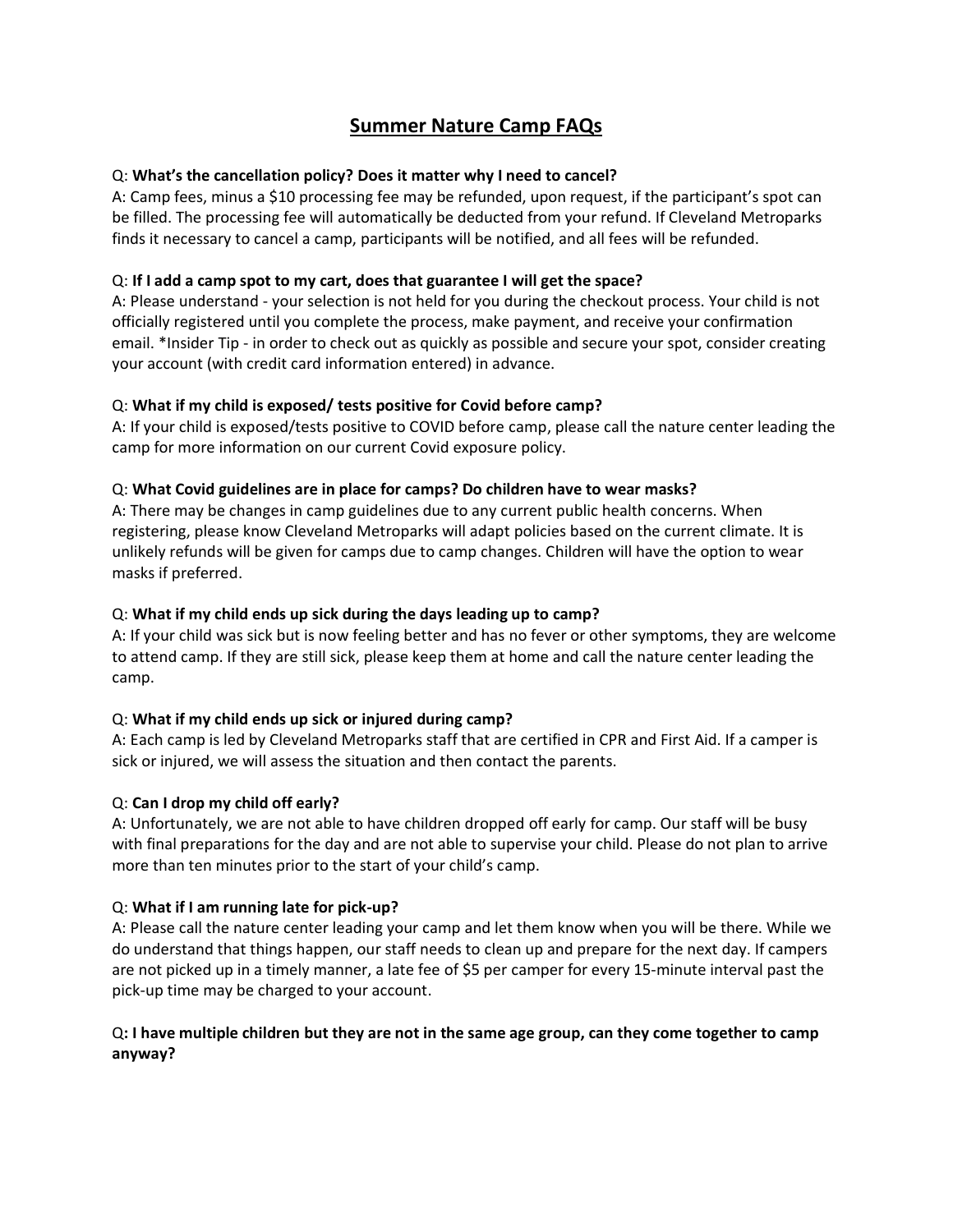A: Our camps are designed for specific age groups and we cannot make exceptions for siblings or friends. There are opportunities for children ages 3 to 17, with over 70 different camp opportunities throughout Cleveland Metroparks.

# Q: **Who will be leading these camps? What are their qualifications?**

A: All camps are led by professional Cleveland Metroparks education staff. All staff are CPR/First Aid Certified and group size is limited for proper adult to minor ratios. Some camps may have a volunteer assisting with activities. Volunteers have been specially vetted as part of their onboarding process.

# Q: **I received an error message when trying to complete the checkout process. What does that mean?**

A: This error message most likely means the camp sold out to other registrants before you could complete your checkout. Try refreshing the page or revisiting the camps listing to see if it is now indicating "join waitlist", see next Q for more information.

# Q: **I tried to register my camper for a session that says "join waitlist." What does that mean?**

A: If a session is indicating "join waitlist," that session is currently full. We do recommend you still join the waitlist. If a child withdraws from camp, a spot is opened for a new camper from the waitlist. It also lets Cleveland Metroparks know what the demand for that camp is, allowing us to adjust the camps we offer in the future.

# Q: **Do you offer financial aid for camp?**

A: Yes, we have camp scholarships available. Children may be eligible for one scholarship each year, please contact your nature center for more information on eligibility requirements and deadlines.

# Q: **Do you offer any discounts for camps?**

A: No, Cleveland Metroparks does not offer any discounts on summer nature camps, but scholarships may be available. Contact your nature center for more information.

#### Q: **May I transfer my child to a different session of camp?**

A: No, camp registrations may not be transferred to other camp sessions.

# Q: **What is the process for checking in and checking out my camper?**

A: Each individual location may have their own drop-off location and procedure, please watch your email for communication from your specific camp. Please be sure to walk your child to their drop-off location, do not send them to the meeting location on their own! When picking your child up, please arrive on time and have your driver's license ready. All individuals picking up campers **must** be listed as "authorized for pick-up."

#### Q: **Can you accommodate children with disabilities and/or special needs?**

A: Our staff can adapt many programs to be accessible to most children who would like to participate, assuming they meet the essential eligibility criteria. Please contact the nature center leading the specific camp you have questions about, they can best assist you. Together we can determine if this camp will be a good fit for your child.

#### Q: **Do you accept donations to help other children attend camp?**

A: Yes, we appreciate donations to help other children attend our camps. Please visit Cleveland Metroparks website, donations can be made online to support the *Outdoor Education Fund*. Donations go directly towards the cost of camp for children in need.